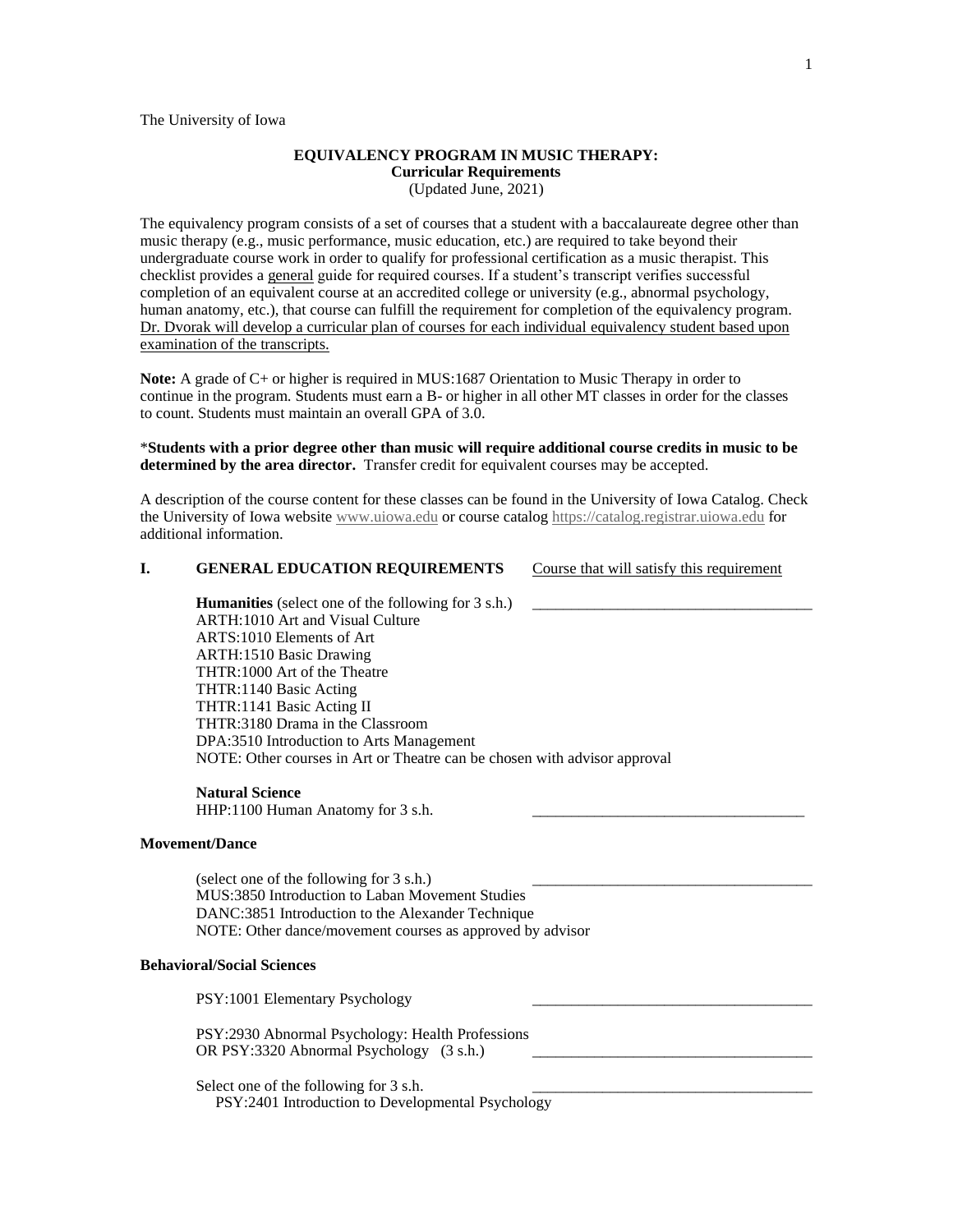PSQF:4106 Child Development Note: Or any course in child psychology or development.

Select one of the following for  $3-4$  s.h. PSY:2701 Introduction to Behavioral Neuroscience PSY:2301 Introduction to Clinical Psychology PSY:2501 Introduction to Social Psychology PSY:2601 Introduction to Cognitive Psychology ANTH:1101 Cultural Anthropology ANTH:1401 Language, Culture, and Communication CCCC:2220 Found of Critical Competence DST:1101 Intro to Disability Studies Note: Other courses in psychology of sociology accepted with advisor approval.

| Η. | <b>MUSIC REQUIREMENTS</b>                                                                                                                                                                                                                          | Course that will satisfy this requirement |
|----|----------------------------------------------------------------------------------------------------------------------------------------------------------------------------------------------------------------------------------------------------|-------------------------------------------|
|    | MUS:3665 Arranging for Band<br>OR MUS:1007 Garage Band (2 s.h.)                                                                                                                                                                                    |                                           |
|    | MUS:1211, 1212, 2213 Group Instruction Piano I-III (3 s.h.)**                                                                                                                                                                                      |                                           |
|    | MUS:1120 Secondary Performance, Voice (1 s.h.) _________________________________<br>(voice majors are exempt)                                                                                                                                      |                                           |
| Ш. | MUSIC THERAPY CORE REQUIREMENTS                                                                                                                                                                                                                    |                                           |
|    | MUS:1687 Orientation to Music Therapy Fall only (2 s.h.) ________________________                                                                                                                                                                  |                                           |
|    | Choose 4 s.h. from the following three courses:<br>$\Box$ MUS:2671 Music Foundations in Therapy I (2 s.h.) Fall only<br>$\Box$ MUS:2672 Music Foundations in Therapy II (1-2 s.h.) Spring only<br>□ MUS:3676 Percussion Exp for Teach/Therapists 1 |                                           |
|    | +MUS:3680 Music in Special Education (3 s.h.)                                                                                                                                                                                                      |                                           |
|    | EDTL:5630 Psychology of Music (2 s.h.)                                                                                                                                                                                                             |                                           |
|    | EDTL:5640 Introduction to Music Research (2 s.h.)                                                                                                                                                                                                  |                                           |
|    | +MUS:4685 Music Therapy with Children (3 s.h.)                                                                                                                                                                                                     |                                           |
|    | +MUS:3690 Music Therapy with Adults (3 s.h.)                                                                                                                                                                                                       |                                           |
|    | MUS:3675 Practicum I (1 s.h.) (sec. 2)                                                                                                                                                                                                             |                                           |
|    | MUS:3675 Practicum II (2 s.h.) (sec. 1)                                                                                                                                                                                                            |                                           |
|    | MUS:3675 Practicum III (2 s.h.)                                                                                                                                                                                                                    |                                           |
|    | MUS:4670 Internship in Music Therapy (2 s.h.)***                                                                                                                                                                                                   |                                           |
|    |                                                                                                                                                                                                                                                    |                                           |

\*\* Students can test out of this requirement by successful completion of a competency exam. Improvisation skills are required.

\*\*\* A six-month period of clinical training off-campus in an approved facility following completion of on-campus courses.

+ These three courses rotate over a 3-semester time period.